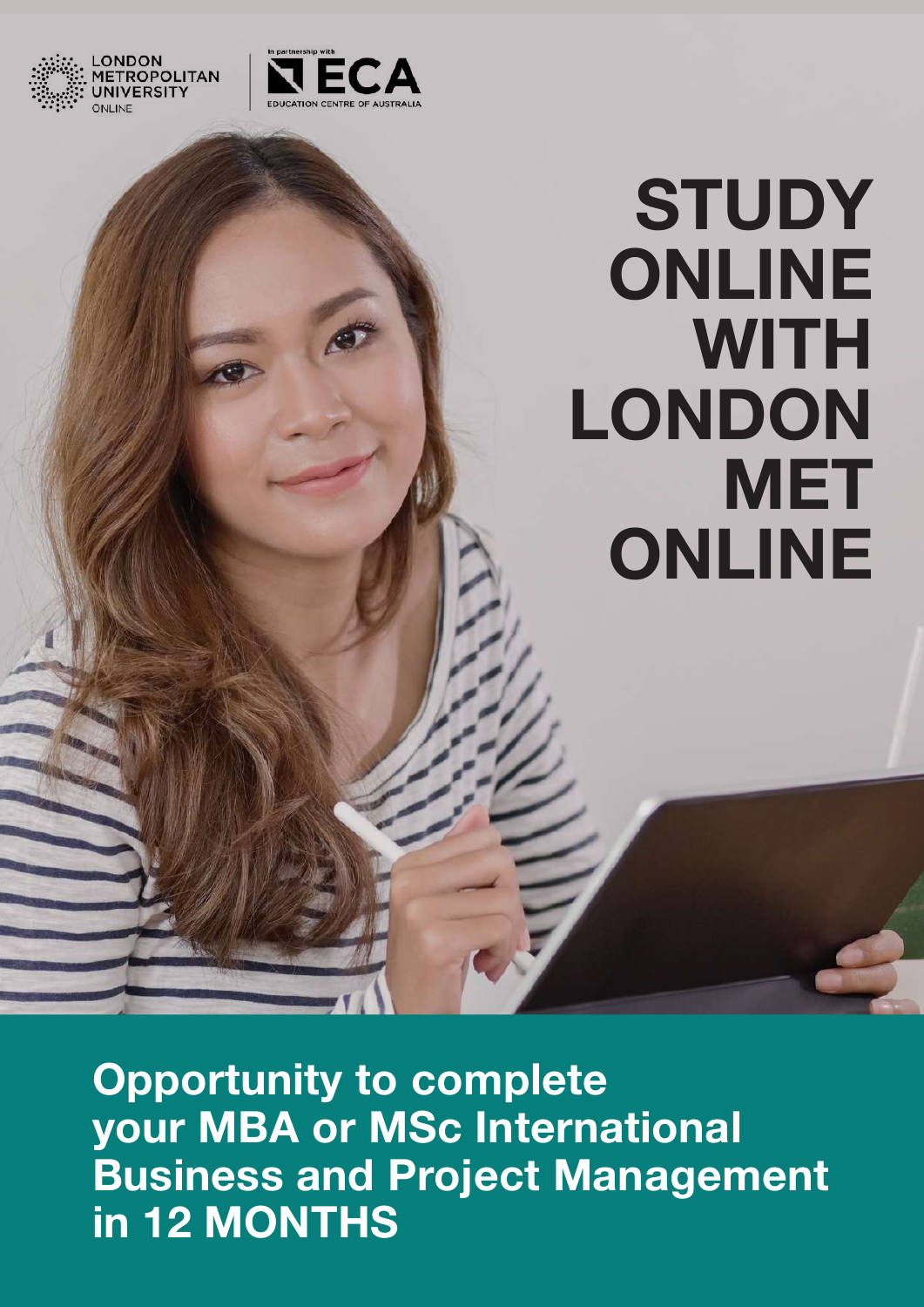## Welcome to London Met Online

London Met Online offers selected London Metropolitan University courses which provide students with the skills and knowledge necessary to build and enhance business leadership and career opportunities. London Met Online provides cutting edge teaching, innovation and digital technology supported by a world-class team of academics, industry experts and dedicated student services staff.

London Met Online is a collaboration between London Metropolitan University (London Met) and ECA (Education Centre of Australia). Students who study online with London Met Online receive the same high-quality qualifications and grades as students studying on-campus at London Metropolitan University.

We look forward to welcoming you at London Met Online and supporting your career success.



A global education The education we provide prepares students to live and work anywhere in the world, from local start-ups to global multinational corporations.



Career-oriented courses Focus on providing students with the skills and practical experience needed for a rewarding and successful career.

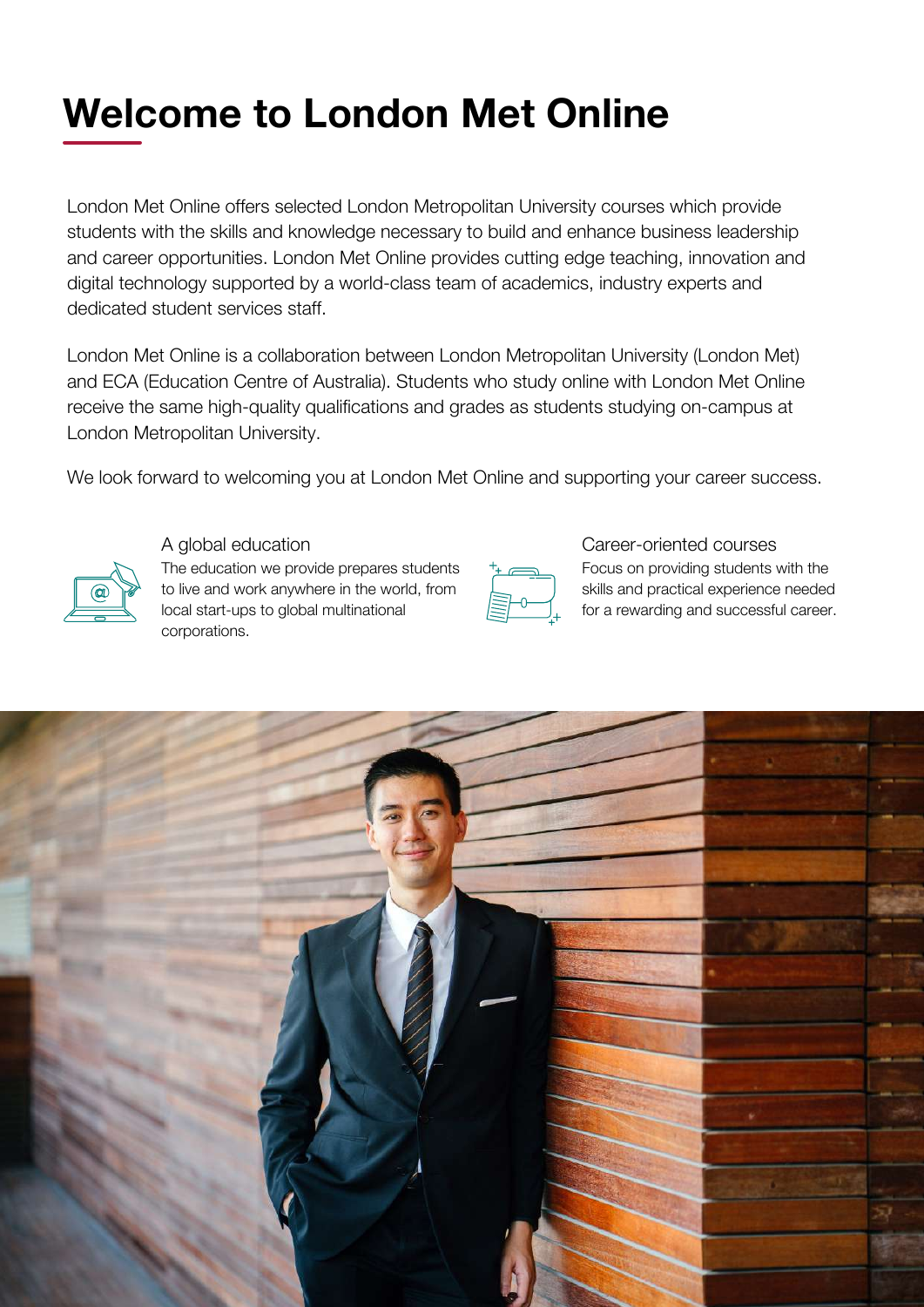## Why study online?

1

### **Flexibility**

Study anywhere, anytime. You have the freedom to fit your studies around your work and home life.

2

#### **Savings**

All the value of a face-to-face course but at an affordable price.

3

#### Self-paced learning

With online learning, you can work at your own pace and complete your course in a time-frame that suits you.

MASTER OF BUSINESS ADMINISTRATION - MBA MSc - MASTER OF INTERNATIONAL BUSINESS WITH PROJECT MANAGEMENT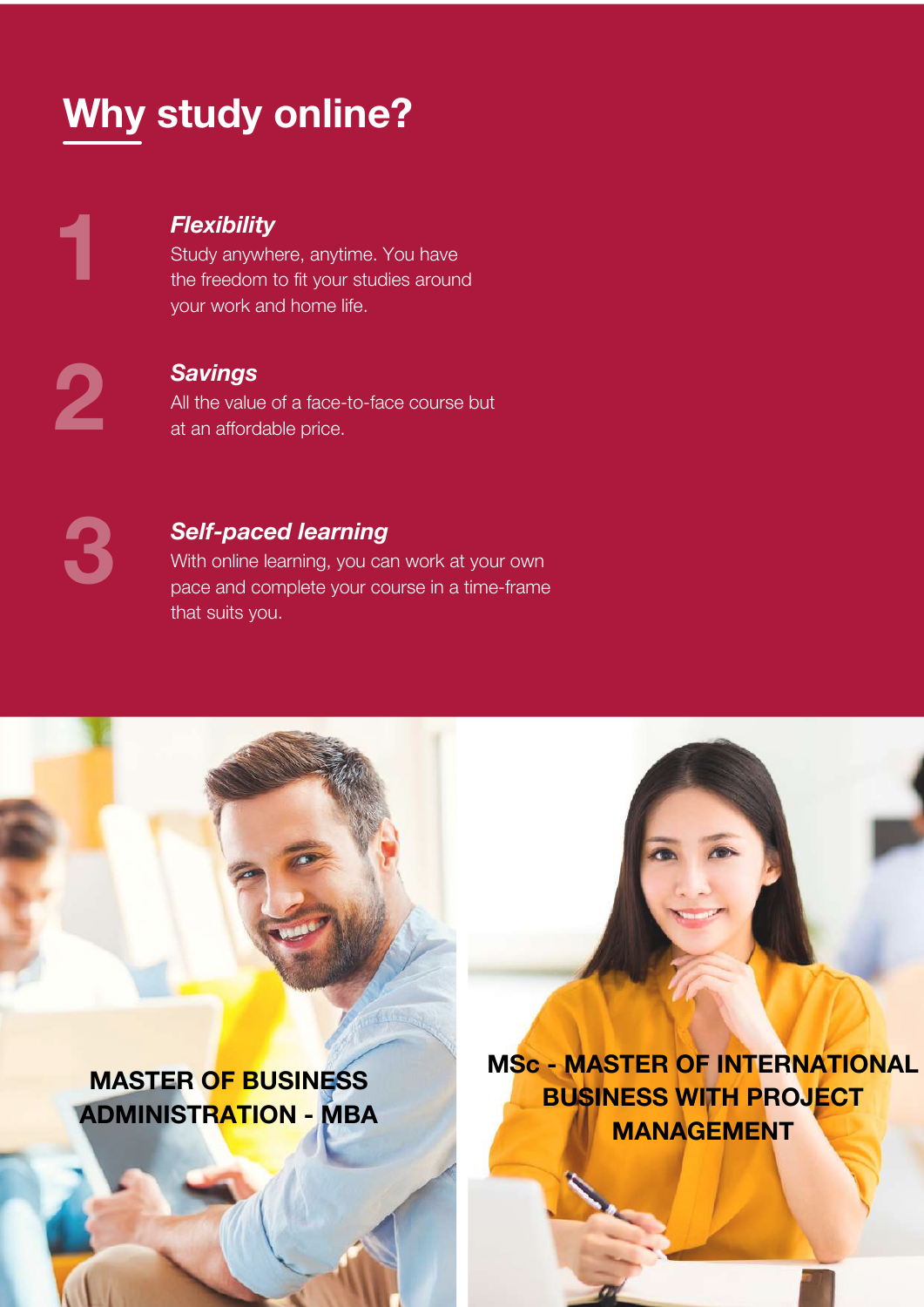## MBA course overview

The MBA is an integrated cross-discipline business management programme. The course is designed to give students from diverse disciplines and backgrounds the opportunity to develop their potential as managers and leaders, to study postgraduate management collaboratively, and to specialise in innovation and leadership management and development.

- The MBA programme is underpinned by the fundamentals of responsible management, ethical and respectful behaviour, and evidence-informed practice
- Embedded within the programme are the principles of lifelong self-development, ethics, responsibility, inclusion, diversity and sustainability. The curriculum will be structured to encompass the development of creativity, citizenship and awareness of service
- This programme is a proactive and direct response to the call for programmes to be adaptable and to prepare students for the future as flexible individuals, capable of coping with changing lives and employment opportunities

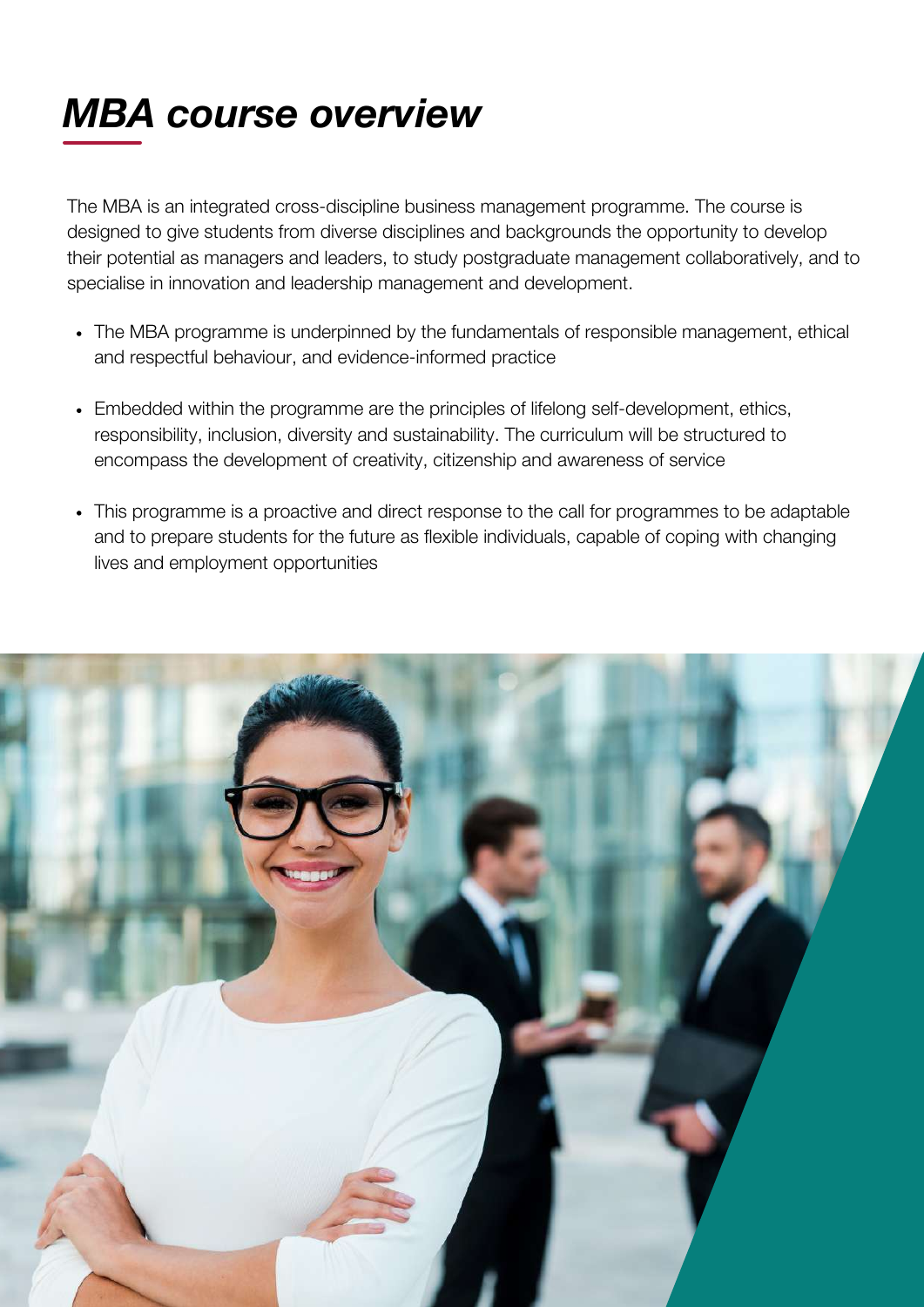## Structure of MBA

#### Course modules

The modules listed below are for the academic year 2021/22.

|                                                                                          | qualifications:                                               |
|------------------------------------------------------------------------------------------|---------------------------------------------------------------|
| <b>AC7052 - Accounting and Finance for Managers</b>                                      | Any 3 modules completed                                       |
| 20 credit points                                                                         | 60 credit points                                              |
| <b>MN7185 - Leadership and Strategic Management</b>                                      | exit qualification                                            |
| 20 credit points                                                                         |                                                               |
| <b>MN7181 - People and Organizations: Principles</b><br>and Practices in Global Contexts | <b>Postgraduate Certificate</b><br>in Business Administration |
| 20 credit points                                                                         |                                                               |
| <b>MN7182 - Marketing, Marketing Communications</b><br>and Operations                    | Any 6 modules completed<br>120 credit points                  |
| 20 credit points                                                                         |                                                               |
| <b>MN7184 - Innovation Management</b>                                                    | exit qualification<br>2                                       |
| 20 credit points                                                                         | <b>Postgraduate Diploma</b><br>in Business Administration     |
| MN7186 - Developing Effectiveness in Leadership<br>and Management                        |                                                               |
| 20 credit points                                                                         | All modules completed                                         |
| MN7183 - Management Learning and Research*                                               | 180 credit points                                             |
| 20 credit points                                                                         |                                                               |
| <b>MN7P95 - Business Research Project*</b>                                               | 3<br>exit qualification                                       |
| 40 credit points                                                                         | <b>Master</b><br>of Business Administration                   |
| *Module MN7P95 is a research module.<br>8 modules - 3 possible exit qualifications.      |                                                               |

One course - Three exit

Total credit points required for masters qualification: 180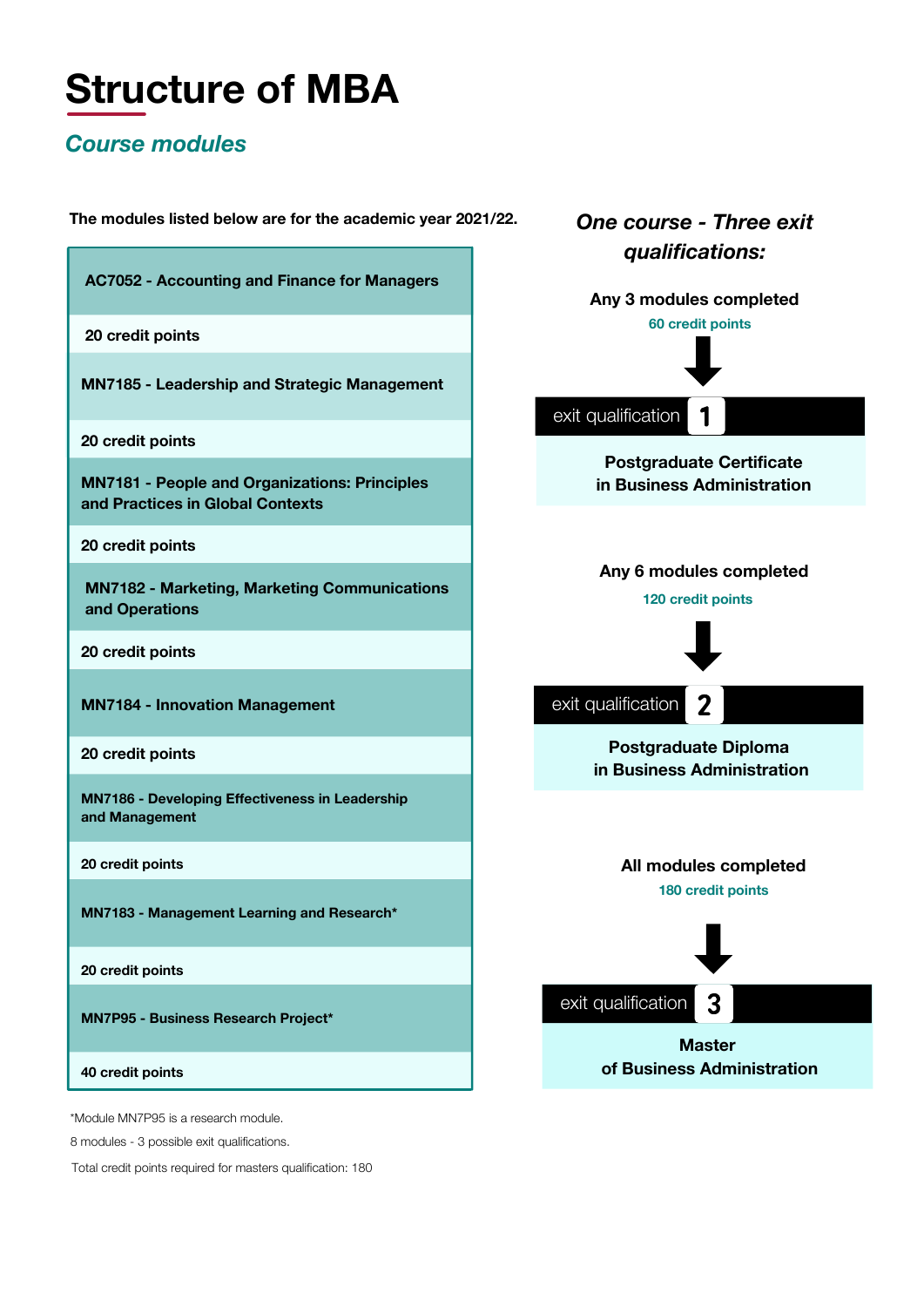### MBA entry requirements

Students are required to have completed the following:

A bachelor's degree in any discipline or equivalent

#### Alternative entry for UK students

An equivalent to a degree including a professional qualification at Level 6 or above from professional institutions such as the Chartered Management Institute, the Chartered Institute of Marketing, the Association of Chartered Certified Accountants or the Chartered Institute of Management Accountants.

#### English language requirements

Students are required to provide one of the following:

- Evidence that they have been instructed and assessed predominantly in English
- IELTS 6.5 overall (or above) with no less than 6.0 in any subcomponent (alternative English language test results are also considered)
- For more information about English qualifications, please see our English language requirements on the London Metropolitan University website: [www.londonmet.ac.uk/international/applying/english](https://www.londonmet.ac.uk/international/applying/english-language-requirements/postgraduate/)language-requirements/postgraduat[e/](https://www.londonmet.ac.uk/international/applying/english-language-requirements/postgraduate/)



Additional documents Full CV (work experience, education, skills)



#### Prior learning

Any university-level qualifications or relevant experience you gain prior to starting university could count towards your entry requirements at London Met Online



Two years' work experience in any area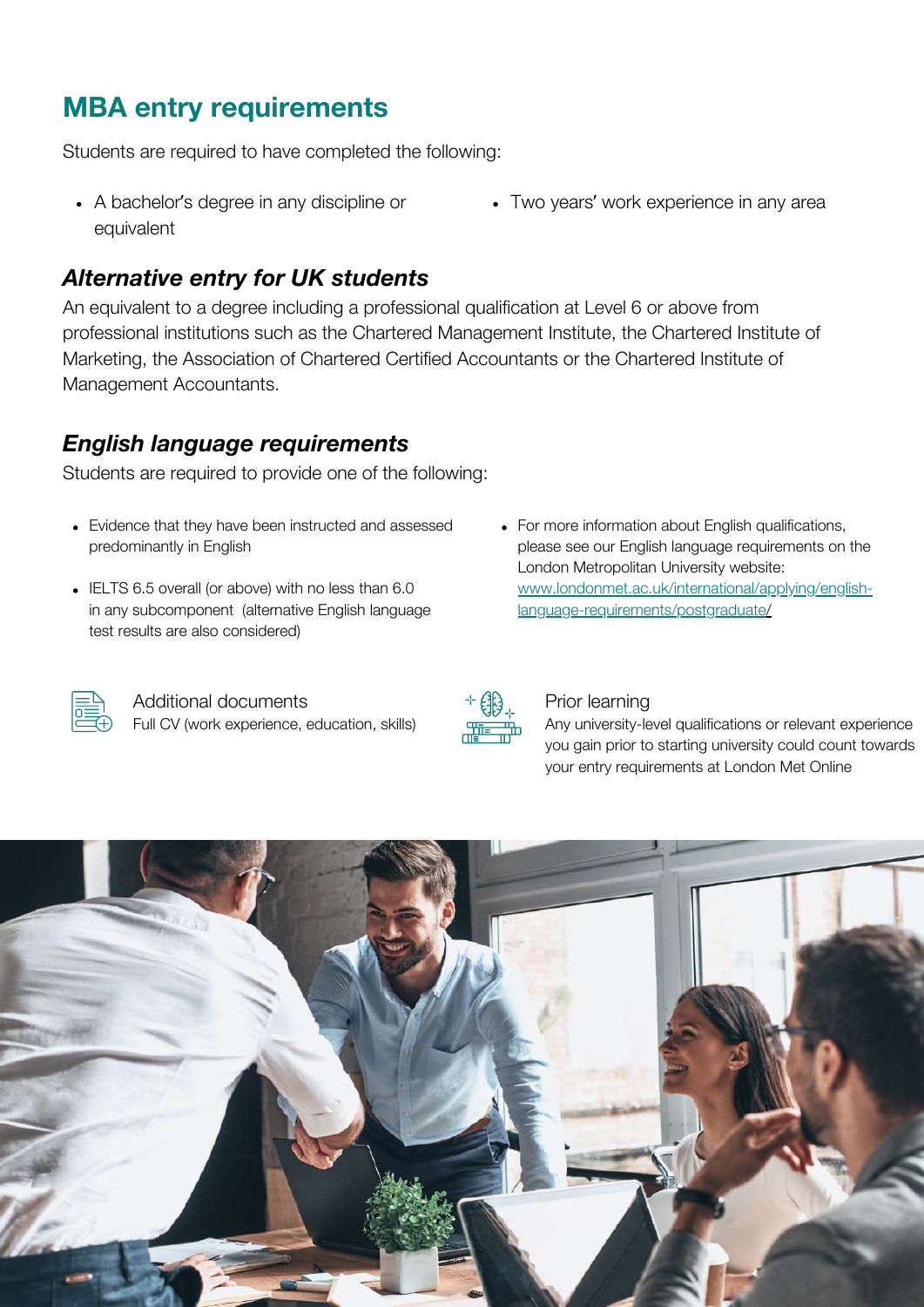### MSc - Master of International Business Management with Project Management course overview

The Master of International Business Management with Project Management (MSc) is aimed at individuals who are seeking to develop or further their careers in business management in general, and programme and project management in particular.

Throughout the course, the objective is to develop the critical thinking, decision-making and interpersonal skills that are essential for a thriving career in programme and project management.

### What you can expect to gain from the course

- Knowledge of key management theories and practices for programme and project management
- Critical insights into your own capabilities in order to shape your personal development
- An understanding of the potential changes in the business environment that you will experience in the coming years, in order to develop strategies for success
- Essential financial, analysis, problem solving and decision-making skills
- Simulated experience of running a global business as part of a management team
- Insights into the course of global business growth and development, and current cultural differences, to equip you for success in a global business setting

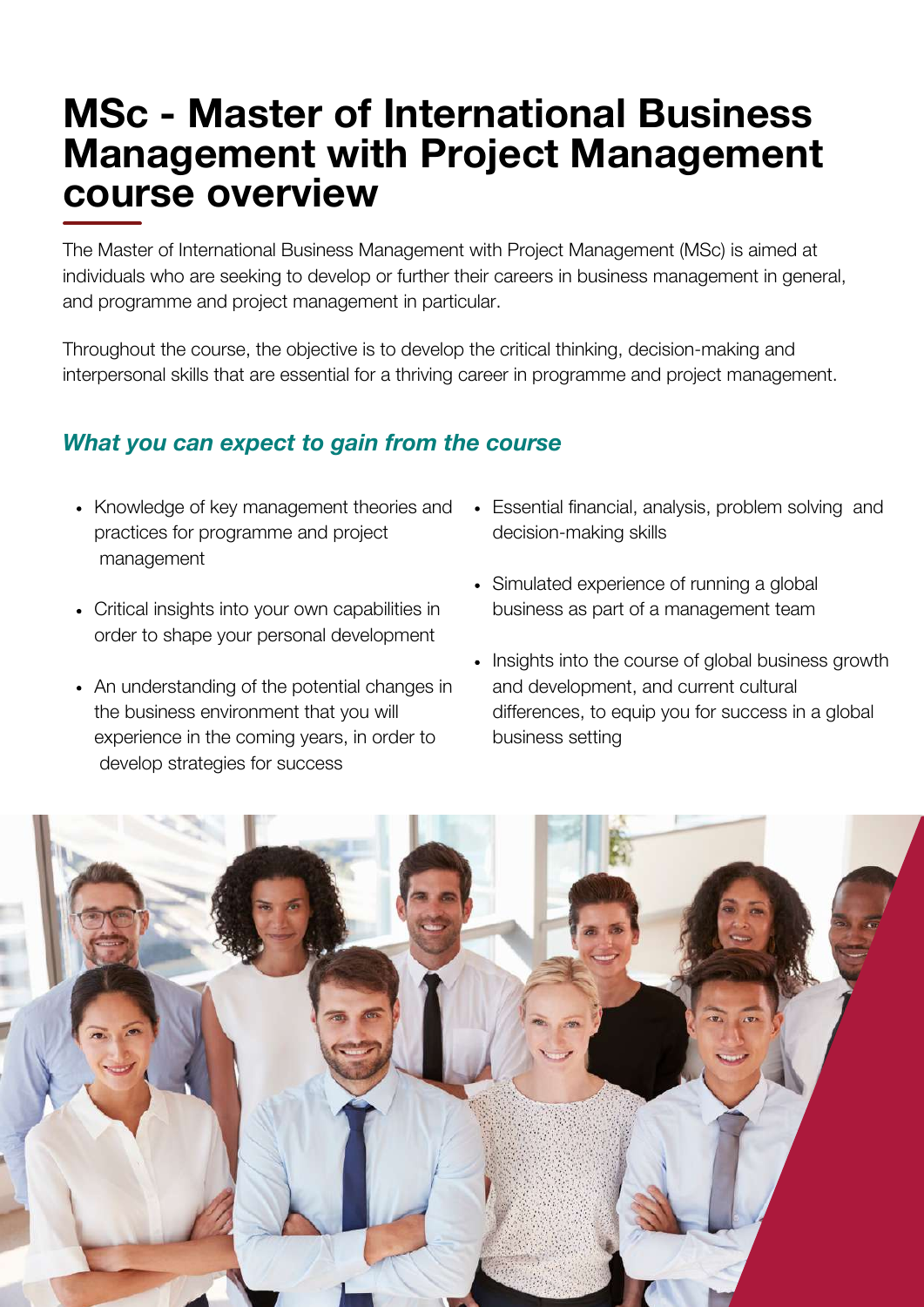### STRUCTURE OF MSc - Master of International Business Management with Project Management

#### Course modules

#### Managing complex business problems:

The core modules are designed to facilitate an understanding of real-world business needs and how they can be managed. Students will gain an understanding of the need to set goals, evaluate options and make effective decisions using imperfect information, providing a foundation for the deeper study of business in the other modules.

#### Data-driven decision-making:

A key element of the course is its emphasis on making sense of the current volatile, uncertain, complex and ambiguous world combined with applying the tools, techniques and thought processes needed to compete globally. This would include complex problem-solving, critical thinking, creativity and people management.

### Digital literacy:

The importance of understanding and managing digital technology is a theme throughout the programme. Successful businesses will need to navigate effectively through the current and emerging waves of technology disruption and global geo-political tensions whilst changing and innovating in response to competitive and environmental pressures.

The modules listed below are for the academic year 2021/22.

| <b>MODULE</b>                                                   | <b>CREDIT POINTS</b> |
|-----------------------------------------------------------------|----------------------|
| <b>MN7000 - Leading and Developing People</b>                   | 20                   |
| <b>MN7001 - Operations and Technology Management</b>            | 20                   |
| <b>MN7002 - International Business Strategy with Simulation</b> | 20                   |
| <b>MN7004 - Business Insights and Problem Solving</b>           | 20                   |
| MN7007 - Strategic Programme, Portfolio and Project Management  | 20                   |
| <b>MN7008 - International Project Management Practice</b>       | 20                   |
| MN7P11 - Business Consultancy Project Management*               | 60                   |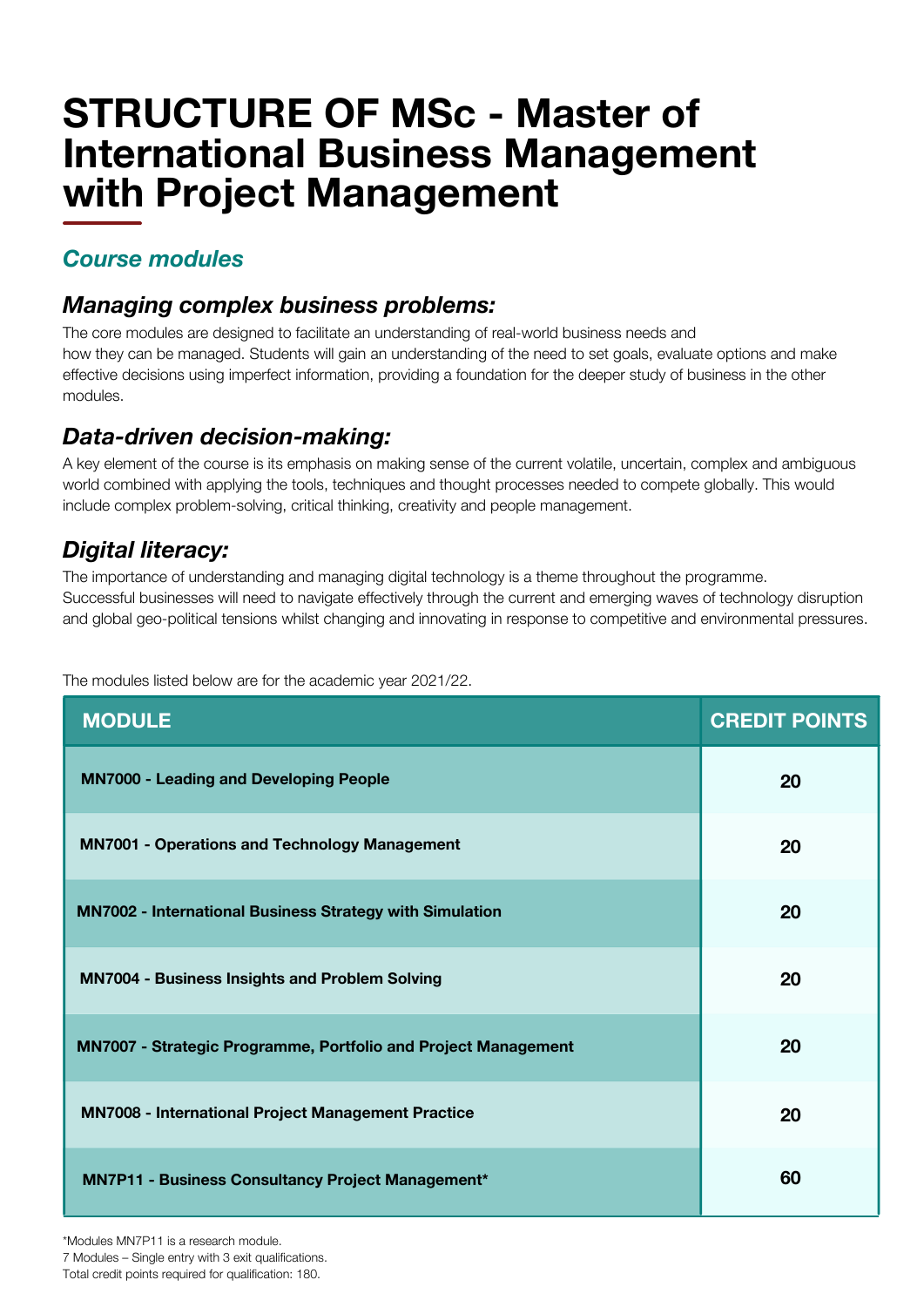#### One course - Three exit qualifications:



### IBPM entry requirements

Our aim is to recruit students with ambition and drive, from varied academic and professional backgrounds. Students may not have extensive business management experience, but they will bring their curiosity, enthusiasm for the subject, and valuable personal experience of business products and services.

Students are required to have completed the following:

- A minimum of a 2:2 degree from the UK or recognised international university or another equivalent international qualification
- An acceptable professional qualification equivalent such as the CMI, CIM, CIMA, at Level 6 or above

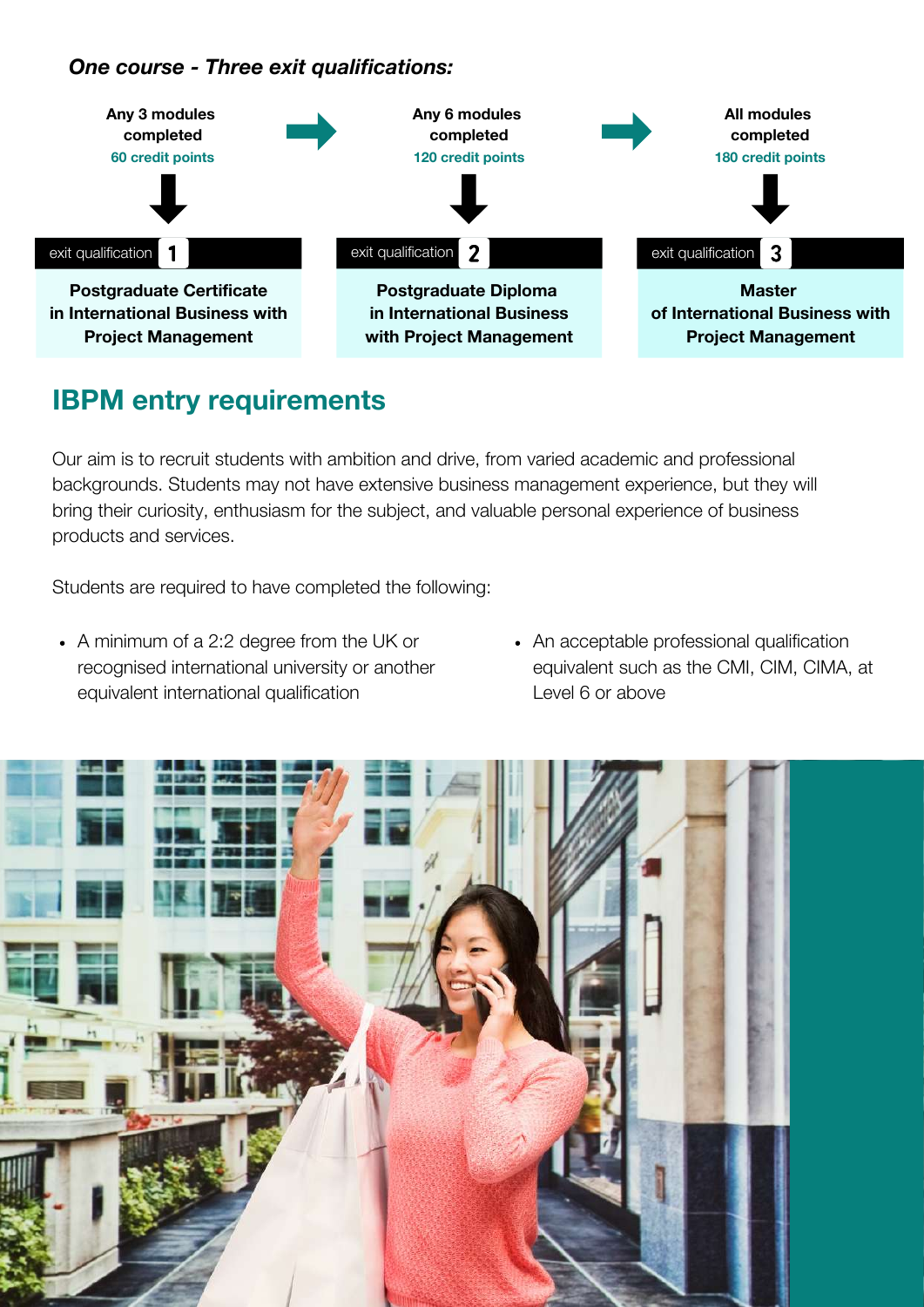Following the review of applications, candidates may be required to attend a selection interview.

#### Additional documents Full CV (work experience, education, skills)



#### Work experience

When submitting a full CV, list your most recent position first, continuing in reverse chronological order. You should include your name, location, website and dates of your employment for each company you have worked for, and highlight your responsibilities and achievements in each role.



#### **Education**

In reverse chronological order, provide brief details of your academic and professional qualifications along with the grades you achieved.



#### **Skills**

Outline the skills you have gained as part of your prior education or work experience. E.g. include every IT package or programme you've got experience of using, as well as any foreign language skills. Skills such as communication and project management are harder to substantiate and should be backed up with examples.



#### English language requirements

To study a degree with London Met Online, students must be able to demonstrate proficiency in the English language. If a student is a non-native user of English, they must provide one of the following:

- Evidence that they have been instructed and assessed predominantly in English
- IELTS 6.5 overall (or above) with no less than 6.0 in any subcomponent
- For more information about English qualifications, please see our English language requirements on the London Metropolitan University website. [www.londonmet.ac.uk/international/applying/english-language](https://www.londonmet.ac.uk/international/applying/english-language-requirements/postgraduate/)requirements/postgraduate/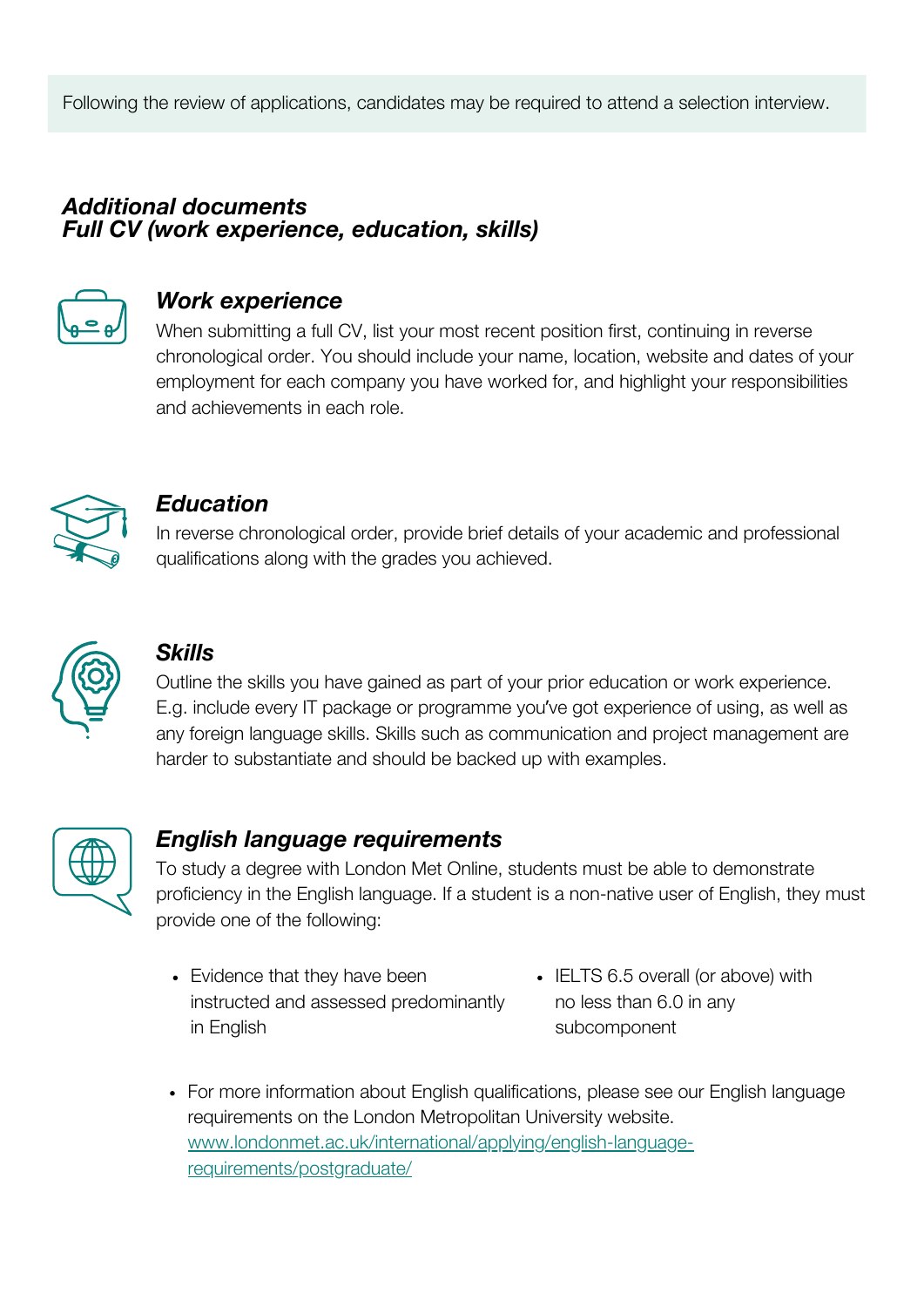## Teaching delivery structure - Online

#### Six-week process



A normal week is composed of up to 30 hours of study including webinars, tutorials, online facilitation and self-study.

- Online synchronous (i.e. face-to-face) delivery will be on weekends, asynchronous delivery will happen during the week.
- Students can log in and access all learning materials online.

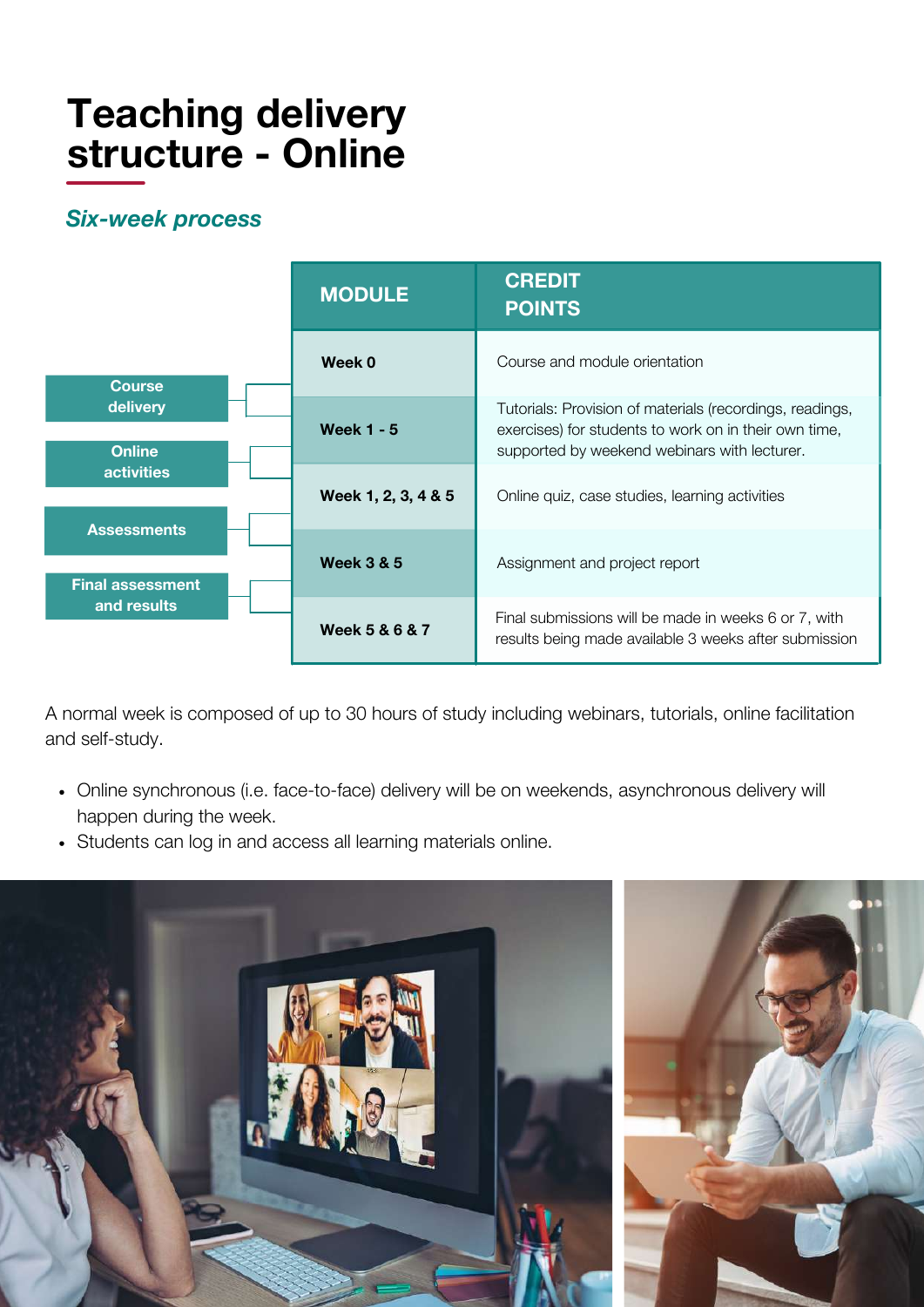## Academic support

#### Assessment

- Classroom quiz
- Individual assignments and group projects

### Delivery process

- Module orientation webinar
- Webinars for all topics

#### Online resources

- Module quidelines
- Core textbooks identified for students to purchase or borrow
- PowerPoint presentation of each topic, based on the existing accredited module
- Videos
- Access to Canvas learning management system, containing study materials
- Access to Online Library, certain e-books and published articles as prescribed readings



### The role of module facilitators

The Module Facilitators are responsible for managing the delivery of the module from end to end, including:

- Handling academic queries online or by phone/email, and responding within 24 hours
- Out-of-hours availability to accommodate different time zones
- Assisting students with any general regulation and academic policies for the course
- Logging all queries and resolutions (phone and email)
- Dealing with queries about assignment marking and moderation
- Handling queries related to results and student performance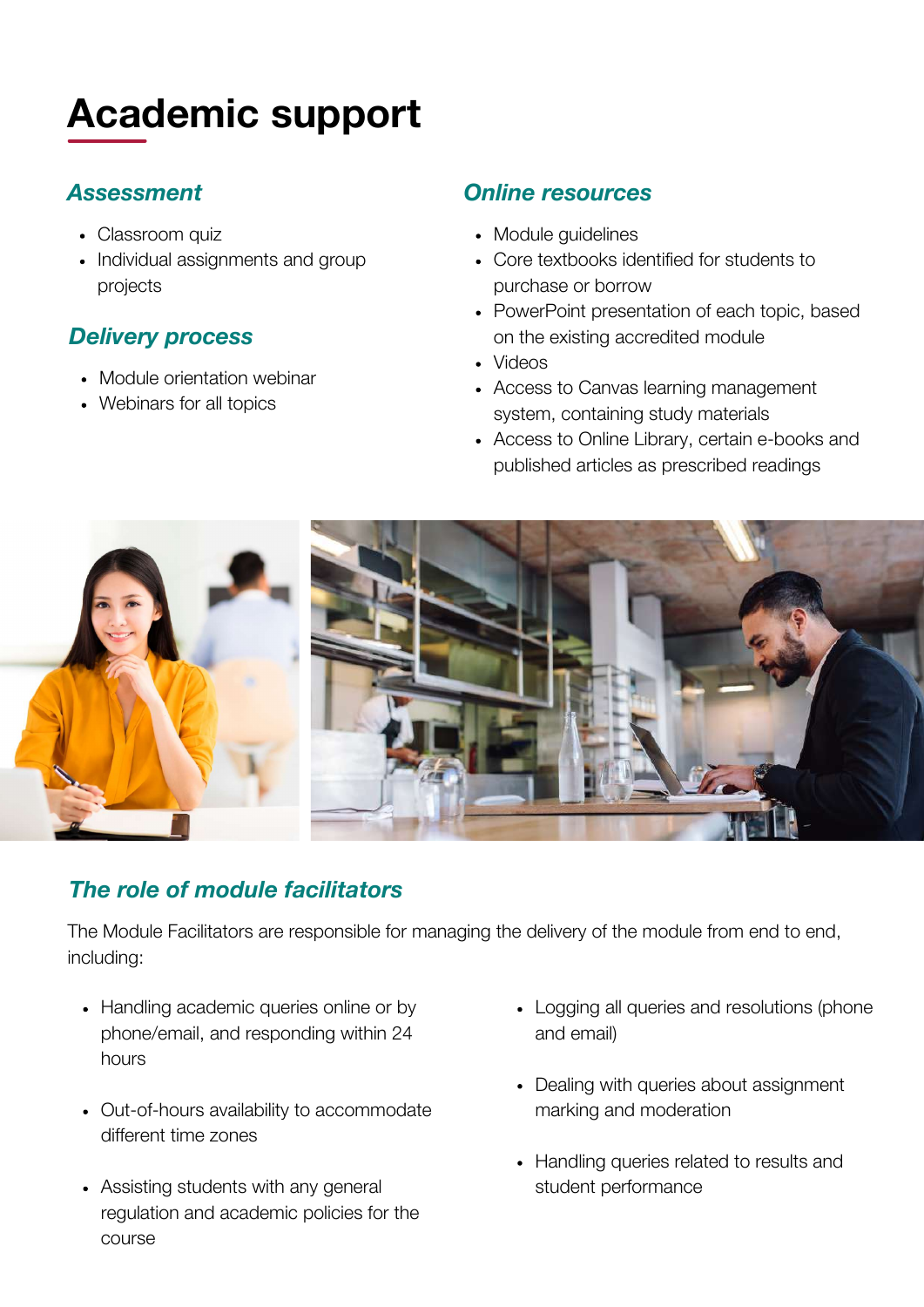## Online technology support

#### Learning management system

A learning platform for anytime, anywhere access

Canvas is a comprehensive tool for the administration, documentation, tracking, reporting, automation and delivery of our courses.





#### A virtual classroom

### Listen to live lectures and access learning content simultaneously

A simple and reliable virtual classroom solution to power accessible and flexible teaching.

### What do we provide?

A complete and optimised research solution. London Met Online provides online access to more than 375 full-text and secondary research databases and over 550,000 e-books, plus subscription management services for 360,000 e-journals, e-journal packages and print journals.

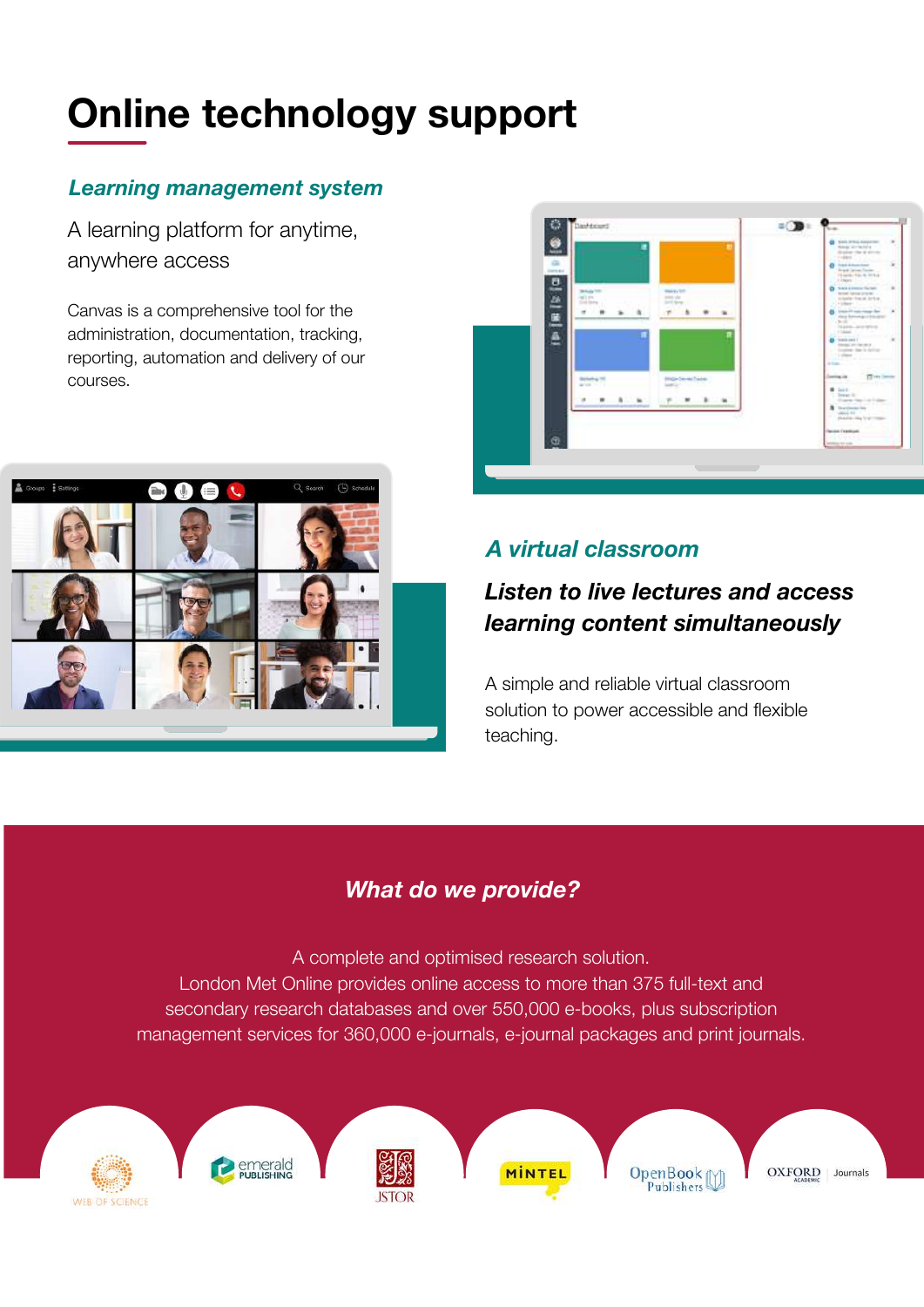## London Met Online Scholarship Programme

### About the scholarship:

Students enrolling in the online MBA or MSc - IBPM courses offered by London Met Online are entitled to a scholarship worth one module (20 credits) equivalent fee waiver. By receiving this, the recipient student will not have to pay for one module (20 credit points) towards the total fees for the course.

#### Terms and conditions

- This scholarship offer is a fee waiver of one module 20 credit modules. This is the equivalent of tuition fees for one module in a course offered at London Met Online
- The scholarship is available to students commencing study at London Met Online from June 2021 intake onwards, up to December 2022
- The scholarship will be applied when the student has confirmed full enrolment in the MBA – 8 modules, or Msc - IBPM - 7 modules enrolment for the academic year 2021-2022 from the June 2021 intake
- If a student withdraws from the course in between, or pursues exit qualification only, from a subsequent period of study, the scholarship is null and void
- This scholarship cannot be taken in conjunction with any other scholarship or bursary awarded by London Met **Online**
- The Scholarship i.e. fee waiver will come into effect only in the last module of the course
- The scholarship is available to all students who meet the entry requirements
- The scholarship will be made available automatically for all students who enroll in the academic year 2021- 2022
- The credit from the scholarship can be used against tuition fees only – it is not transferrable or made available in cash
- The scholarship offer is liable to change per London Met Online's discretion and the decision o London Met Online is final
- Tuition fees are subject to an annual increase each calendar year

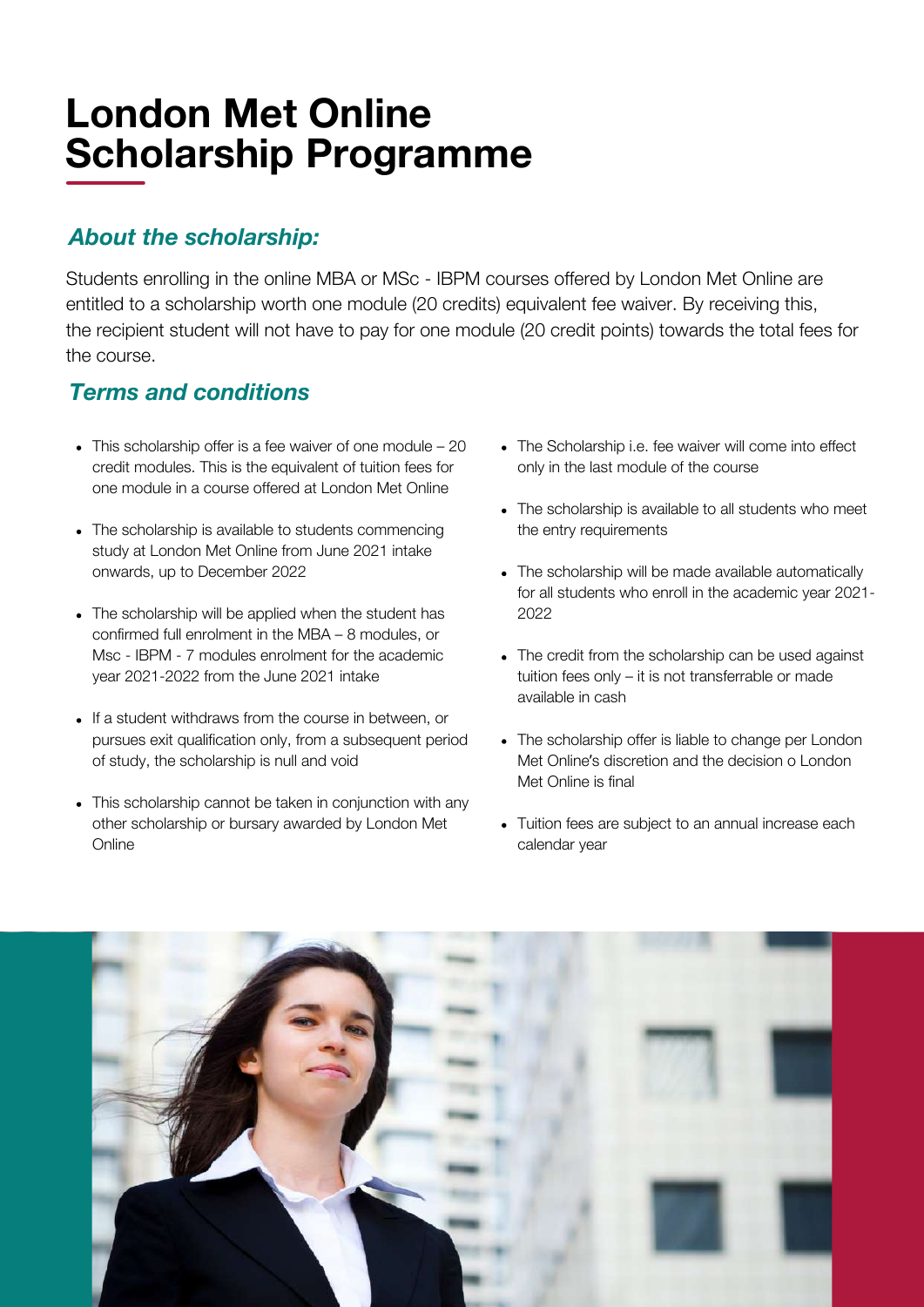## Finance and Payment Options



#### Australian finance options

#### Loan scheme

- Students will be able to avail of interest-free loan for the individual modules and/or total MBA or Msc - IBPM fees
- Simple documentation and credit appraisal by loan providing company
- Offered by StudyLoan <https://studyloans.com.au/>

#### Loan partner company

- Student can repay in 12, 18 and 24 months repayment as EMI – no interest
- Online application

London Met Online has partnered with Study Pay, a 'Buy Now Pay Later' solution that is tailored to the education industry and offers an interest-free loan that allows students to pay for their course over 12, 18 or 24 months. The process is fast, online and easy allowing students the peace of mind to concentrate on their studies rather than the financing of them.

Study Pay is managed by Study Loans (Australian credit licence 498589) and offers a number of finance solutions to both students and educators. It is also a member a member of the Australian Financial Complaints Authority 45900.

#### Features

- Principal only repayments
- Weekly, fortnightly or monthly by direct debit
- 12, 18, 24 months repayment schedule
- Maximum loan of \$20,250

#### Qualifying requirements

- Australian citizen or permanent resident
- Employed full-time or part-time
- 18 years of age or older
- Can demonstrate a capacity to service the loan

For the latest information on the full eligibility criteria, please visit <https://studyloans.com.au/>. The information on this page applies to students starting courses in these academic years (as indicated).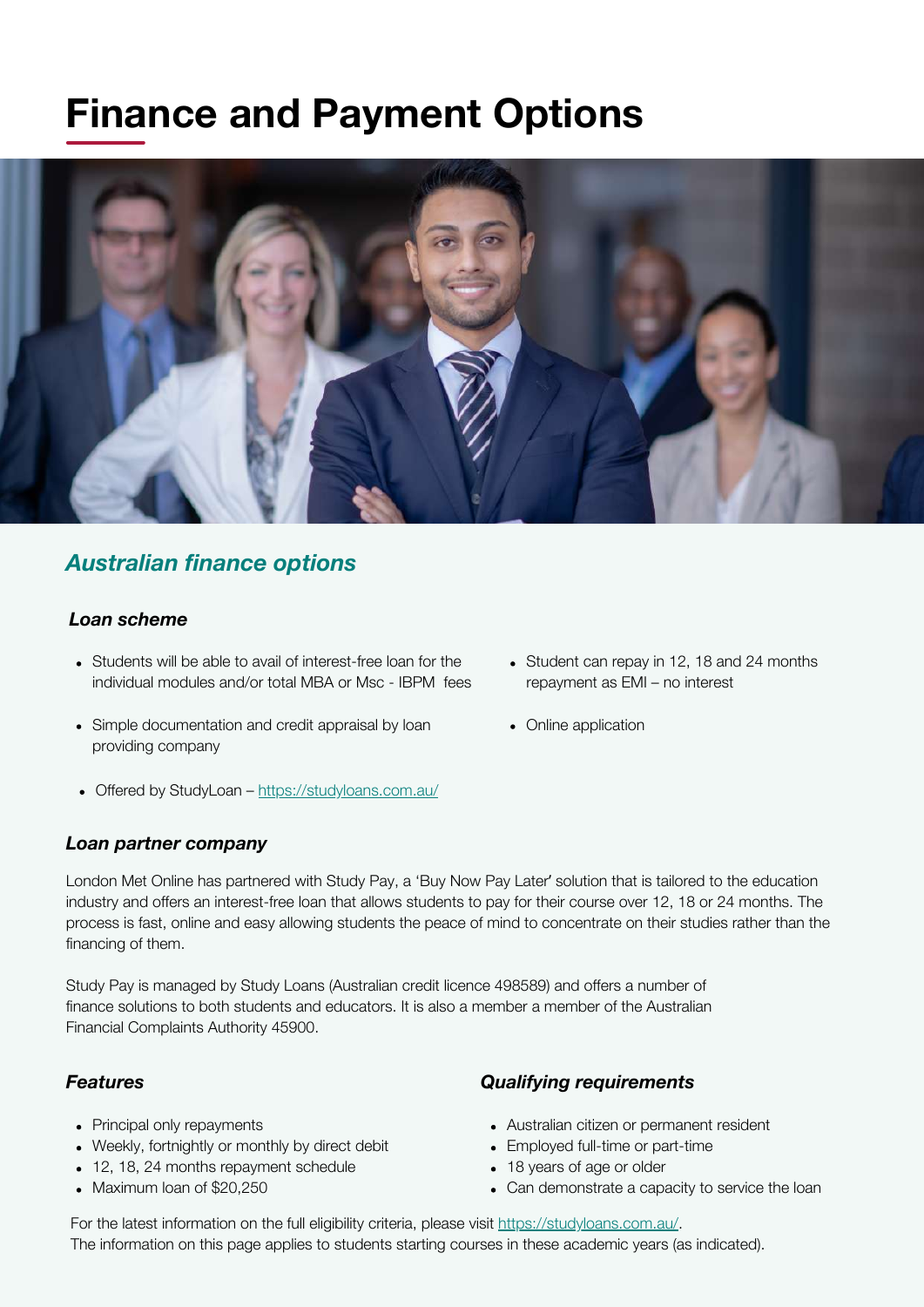#### India finance options

#### Loan scheme

- Students will be able to avail of interest-free loan for the individual modules and/or total MBA or MSc - IBPM fees up to INR 450,000
- Simple documentation and credit appraisal by loan providing company
- Offered by Eduvanz <https://eduvanz.com/>

### repayment as EMI – no interest

• Student can repay in 12, 18 and 24 months

• Online application

#### Loan partner company:

London Met Online has partnered with Eduvanz, a new age digital finance company that provides education loans starting from zero interest for students and skill seekers. The application process is fast, online and easy, allowing students to pay for their course over 12, 18 and 24 months.

For the latest information on the full eligibility criteria, please visit [https://eduvanz.com/.](https://eduvanz.com/) The information on this page applies to students starting courses in ademic years 2021/2022.

#### Fees and Refunds - Terms and Conditions

London Met Online is a partnership between London Metropolitan University and ECA (Education Centre of Australia) that offers London Metropolitan University courses online under the banner of London Met Online.

This policy applies to all London Met Online students, commencing or re-enrolling, or those seeking to withdraw from a course or courses offered by London Met Online for which they have paid fees. It also applies to those students who have accepted a course, for which they have paid fees, that has been cancelled.

#### Fees and refunds

You can learn more about Fees and efunds here: [https://www.londonmetonline.ac.uk/wp-content/uploads/2021/10/London-Met-Online-Terms-and-Conditions](https://www.londonmetonline.ac.uk/wp-content/uploads/2021/10/London-Met-Online-Terms-and-Conditions-for-Fees-and-Refunds-V5-FINAL.pdf)for-Fees-and-Refunds-V5-FINAL.pdf